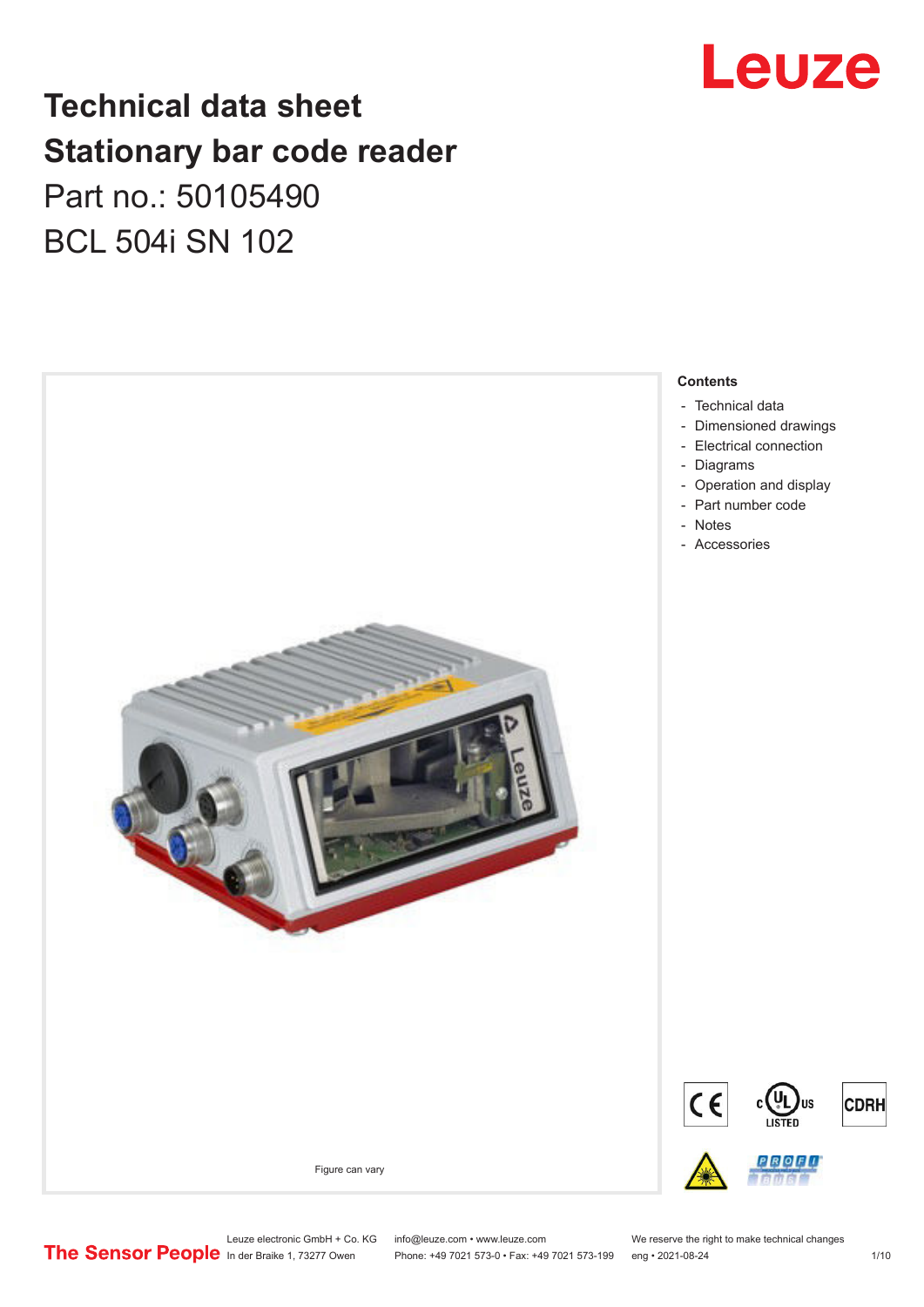### <span id="page-1-0"></span>**Technical data**

#### **Basic data**

| <b>Series</b>                              | <b>BCL 500i</b>                    |  |  |
|--------------------------------------------|------------------------------------|--|--|
| <b>Functions</b>                           |                                    |  |  |
| <b>Functions</b>                           | Alignment mode                     |  |  |
|                                            | AutoConfig                         |  |  |
|                                            | AutoControl                        |  |  |
|                                            | AutoReflAct                        |  |  |
|                                            | Code fragment technology           |  |  |
|                                            | <b>LED</b> indicator               |  |  |
|                                            | Reference code comparison          |  |  |
| <b>Characteristic parameters</b>           |                                    |  |  |
| <b>MTTF</b>                                | 93 years                           |  |  |
| <b>Read data</b>                           |                                    |  |  |
|                                            |                                    |  |  |
| Code types, readable                       | 2/5 Interleaved                    |  |  |
|                                            | Codabar                            |  |  |
|                                            | Code 128                           |  |  |
|                                            | Code 39                            |  |  |
|                                            | Code 93                            |  |  |
|                                            | <b>EAN 128</b>                     |  |  |
|                                            | <b>EAN 8/13</b>                    |  |  |
|                                            | <b>EAN Addendum</b>                |  |  |
|                                            | GS1 Databar Expanded               |  |  |
|                                            | <b>GS1 Databar Limited</b>         |  |  |
|                                            | <b>GS1 Databar Omnidirectional</b> |  |  |
|                                            | <b>UPC</b>                         |  |  |
| Scanning rate, typical                     | $1,000$ scans/s                    |  |  |
| Bar codes per reading gate, max.<br>number | 64 Piece(s)                        |  |  |
| <b>Optical data</b>                        |                                    |  |  |
| <b>Reading distance</b>                    | 200  650 mm                        |  |  |
|                                            |                                    |  |  |

| neading distance                                | 200  000 HHH               |
|-------------------------------------------------|----------------------------|
| <b>Light source</b>                             | Laser, Red                 |
| Wavelength                                      | 650 nm                     |
| Laser class                                     | 2, IEC/EN 60825-1:2007     |
| <b>Transmitted-signal shape</b>                 | Continuous                 |
| Usable opening angle (reading field<br>opening) | 60°                        |
| Bar code contrast (PCS)                         | 60%                        |
| <b>Modulus size</b>                             | $0.250.5$ mm               |
| <b>Reading method</b>                           | Line scanner               |
| <b>Scanning rate</b>                            | 800  1,200 scans/s         |
| <b>Beam deflection</b>                          | Via rotating polygon wheel |
| Light beam exit                                 | Front                      |
| -- -- - -                                       |                            |

### **Electrical data**

**Protective circuit** Polarity reversal protection

**Performance data Supply voltage U<sub>B</sub> Power consumption, max.** 10 W

10 ... 30 V, DC

| Inputs/outputs selectable                      |                            |  |  |
|------------------------------------------------|----------------------------|--|--|
| Output current, max.                           | 100 mA                     |  |  |
| Number of inputs/outputs selectable 4 Piece(s) |                            |  |  |
| Voltage type, outputs                          | DC                         |  |  |
| Switching voltage, outputs                     | Typ. $U_R / 0 V$           |  |  |
| Voltage type, inputs                           | DC                         |  |  |
| Switching voltage, inputs                      | Typ. $U_{\rm B}$ / 0 V     |  |  |
| Input current, max.                            | 8 mA                       |  |  |
|                                                |                            |  |  |
| <b>Interface</b>                               |                            |  |  |
| Type                                           | PROFIBUS DP                |  |  |
|                                                |                            |  |  |
| <b>PROFIBUS DP</b>                             |                            |  |  |
| <b>Function</b>                                | Process                    |  |  |
| <b>Classification</b>                          | V <sub>1</sub>             |  |  |
| <b>Transmission speed</b>                      | 9,600  12,000,000 Mbit/s   |  |  |
|                                                |                            |  |  |
| <b>Service interface</b>                       |                            |  |  |
| <b>Type</b>                                    | <b>USB</b>                 |  |  |
|                                                |                            |  |  |
| USB                                            |                            |  |  |
| <b>Function</b>                                | Configuration via software |  |  |
|                                                | Service                    |  |  |
| <b>Connection</b>                              |                            |  |  |
|                                                |                            |  |  |
| <b>Number of connections</b>                   | 5 Piece(s)                 |  |  |
|                                                |                            |  |  |
| Connection 1<br><b>Function</b>                | Service interface          |  |  |
| <b>Type of connection</b>                      | <b>USB</b>                 |  |  |
|                                                | <b>SERVICE</b>             |  |  |
| <b>Designation on device</b>                   | USB 2.0 Standard-A         |  |  |
| <b>Connector type</b>                          |                            |  |  |
| <b>Connection 2</b>                            |                            |  |  |
| <b>Function</b>                                | Signal IN                  |  |  |
|                                                | Signal OUT                 |  |  |
| <b>Type of connection</b>                      | Connector                  |  |  |
| <b>Designation on device</b>                   | SW IN/OUT                  |  |  |
| <b>Thread size</b>                             | M <sub>12</sub>            |  |  |
| Type                                           | Female                     |  |  |
| Material                                       | Metal                      |  |  |
| No. of pins                                    | 5-pin                      |  |  |
| Encoding                                       | A-coded                    |  |  |
|                                                |                            |  |  |
| <b>Connection 3</b>                            |                            |  |  |
| <b>Function</b>                                | Signal IN                  |  |  |
|                                                | Signal OUT                 |  |  |
|                                                | Voltage supply             |  |  |
| <b>Type of connection</b>                      | Connector                  |  |  |
| <b>Designation on device</b>                   | <b>PWR</b>                 |  |  |
| Thread size                                    | M12                        |  |  |
| <b>Type</b>                                    | Male                       |  |  |
| Material                                       | Metal                      |  |  |
| No. of pins                                    | 5-pin                      |  |  |
| Encoding                                       | A-coded                    |  |  |
|                                                |                            |  |  |

Leuze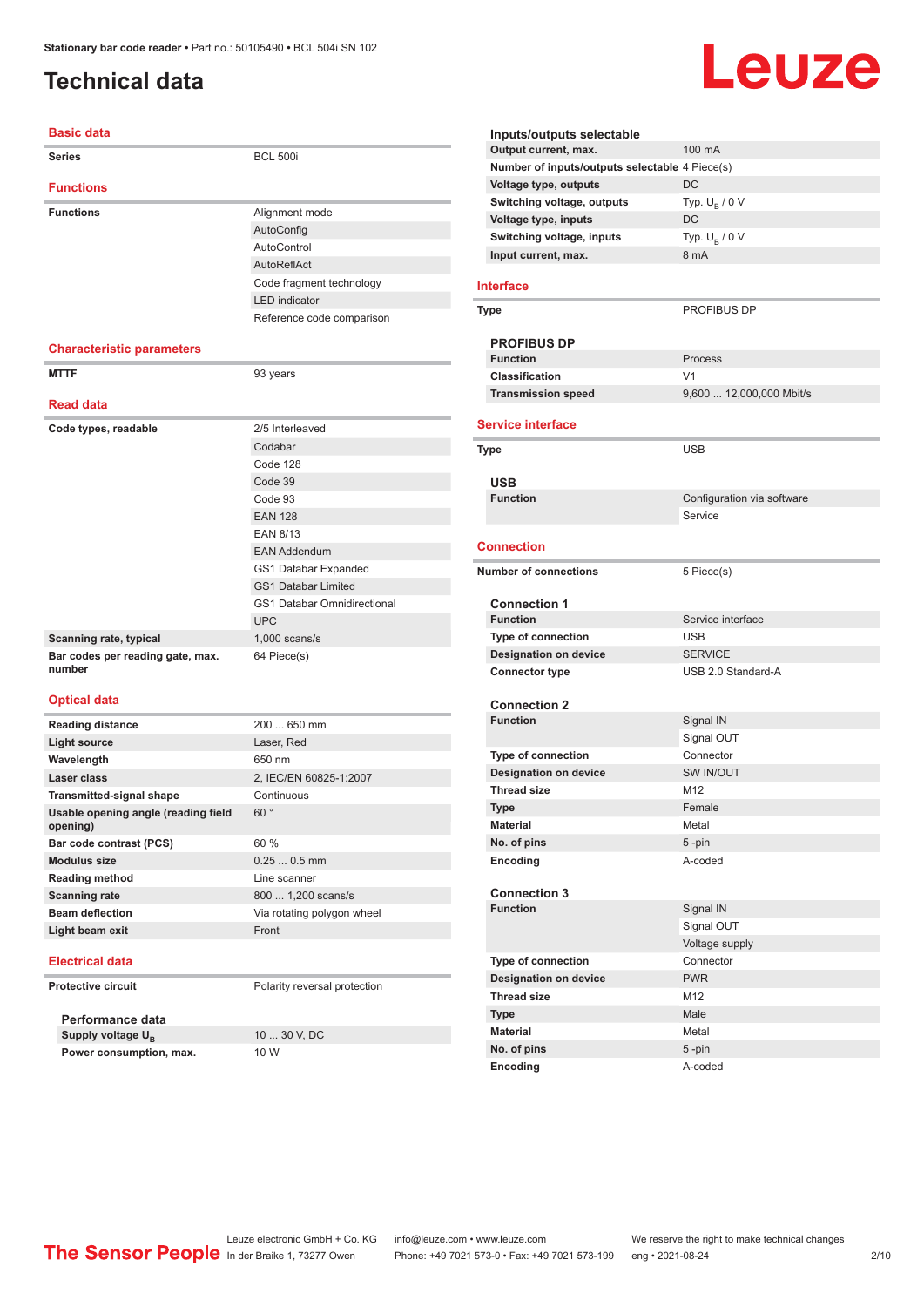### **Technical data**

# Leuze

| <b>Connection 4</b>          |                 |
|------------------------------|-----------------|
| <b>Function</b>              | <b>BUS IN</b>   |
| <b>Type of connection</b>    | Connector       |
| <b>Designation on device</b> | HOST / BUS IN   |
| <b>Thread size</b>           | M <sub>12</sub> |
| <b>Type</b>                  | Male            |
| <b>Material</b>              | Metal           |
| No. of pins                  | $5 - pin$       |
| Encoding                     | B-coded         |
| <b>Connection 5</b>          |                 |
| <b>Function</b>              | <b>BUS OUT</b>  |
| <b>Type of connection</b>    | Connector       |
| <b>Designation on device</b> | <b>BUS OUT</b>  |

#### **Mechanical data**

į,

**Thread size** M12 **Type Female No. of pins** 5 -pin

| Design                   | Cubic                        |  |
|--------------------------|------------------------------|--|
| Dimension (W x H x L)    | 123.5 mm x 63 mm x 106.5 mm  |  |
| <b>Housing material</b>  | Metal                        |  |
| <b>Metal housing</b>     | Aluminum                     |  |
| Lens cover material      | Glass                        |  |
| Net weight               | 1,100q                       |  |
| <b>Housing color</b>     | Black. RAL 9005              |  |
|                          | Red, RAL 3000                |  |
| <b>Type of fastening</b> | Dovetail grooves             |  |
|                          | Mounting thread              |  |
|                          | Via optional mounting device |  |

#### **Operation and display**

| Type of display             | I FD                                                                       |  |
|-----------------------------|----------------------------------------------------------------------------|--|
|                             | Monochromatic graphical display,<br>128x64 pixel, with background lighting |  |
| <b>Number of LEDs</b>       | 2 Piece(s)                                                                 |  |
| Type of configuration       | Via web browser                                                            |  |
| <b>Operational controls</b> | Button(s)                                                                  |  |

#### **Environmental data**

| Ambient temperature, operation                      | 040 °C                         |
|-----------------------------------------------------|--------------------------------|
| Ambient temperature, storage                        | $-20$ +70 °C                   |
| Relative humidity (non-condensing)                  | 90%                            |
| Extraneous light tolerance on the bar<br>code, max. | $2,000$ $\overline{\text{lx}}$ |
|                                                     |                                |

#### **Certifications**

| Degree of protection                                               | IP 65                    |
|--------------------------------------------------------------------|--------------------------|
| <b>Protection class</b>                                            | Ш                        |
| <b>Certifications</b>                                              | c UL US                  |
| Test procedure for EMC in accordance EN 55022<br>with standard     |                          |
|                                                                    | EN 61000-4-2, -3, -4, -6 |
| Test procedure for shock in<br>accordance with standard            | IEC 60068-2-27, test Ea  |
| Test procedure for continuous shock<br>in accordance with standard | IEC 60068-2-29, test Eb  |
| Test procedure for vibration in<br>accordance with standard        | IEC 60068-2-6, test Fc   |

#### **Classification**

| <b>Customs tariff number</b> | 84719000 |
|------------------------------|----------|
| eCl@ss 5.1.4                 | 27280102 |
| eCl@ss 8.0                   | 27280102 |
| eCl@ss 9.0                   | 27280102 |
| eCl@ss 10.0                  | 27280102 |
| eCl@ss 11.0                  | 27280102 |
| <b>ETIM 5.0</b>              | EC002550 |
| <b>ETIM 6.0</b>              | EC002550 |
| <b>ETIM 7.0</b>              | EC002550 |
|                              |          |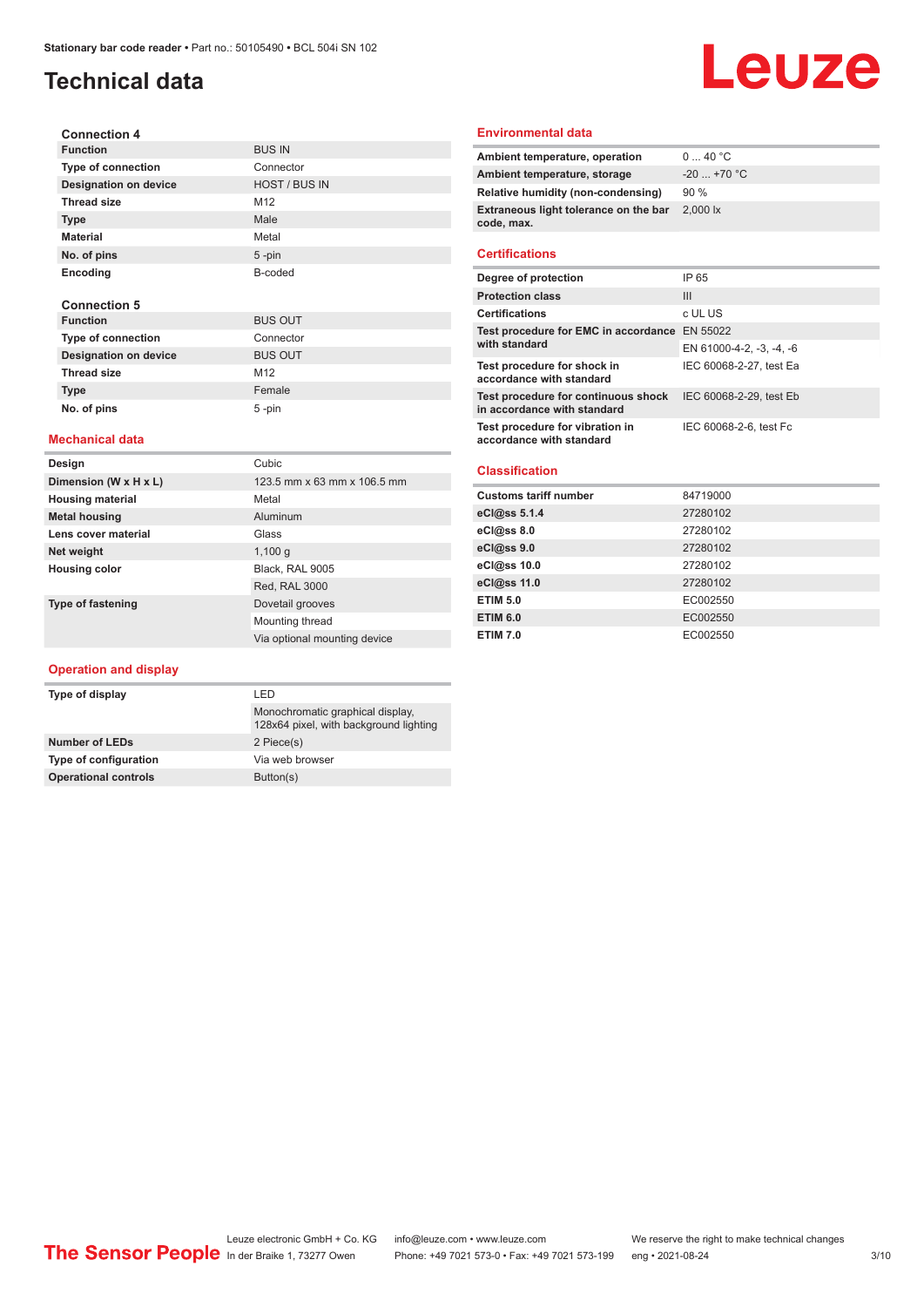### <span id="page-3-0"></span>**Dimensioned drawings**

All dimensions in millimeters



# **Leuze**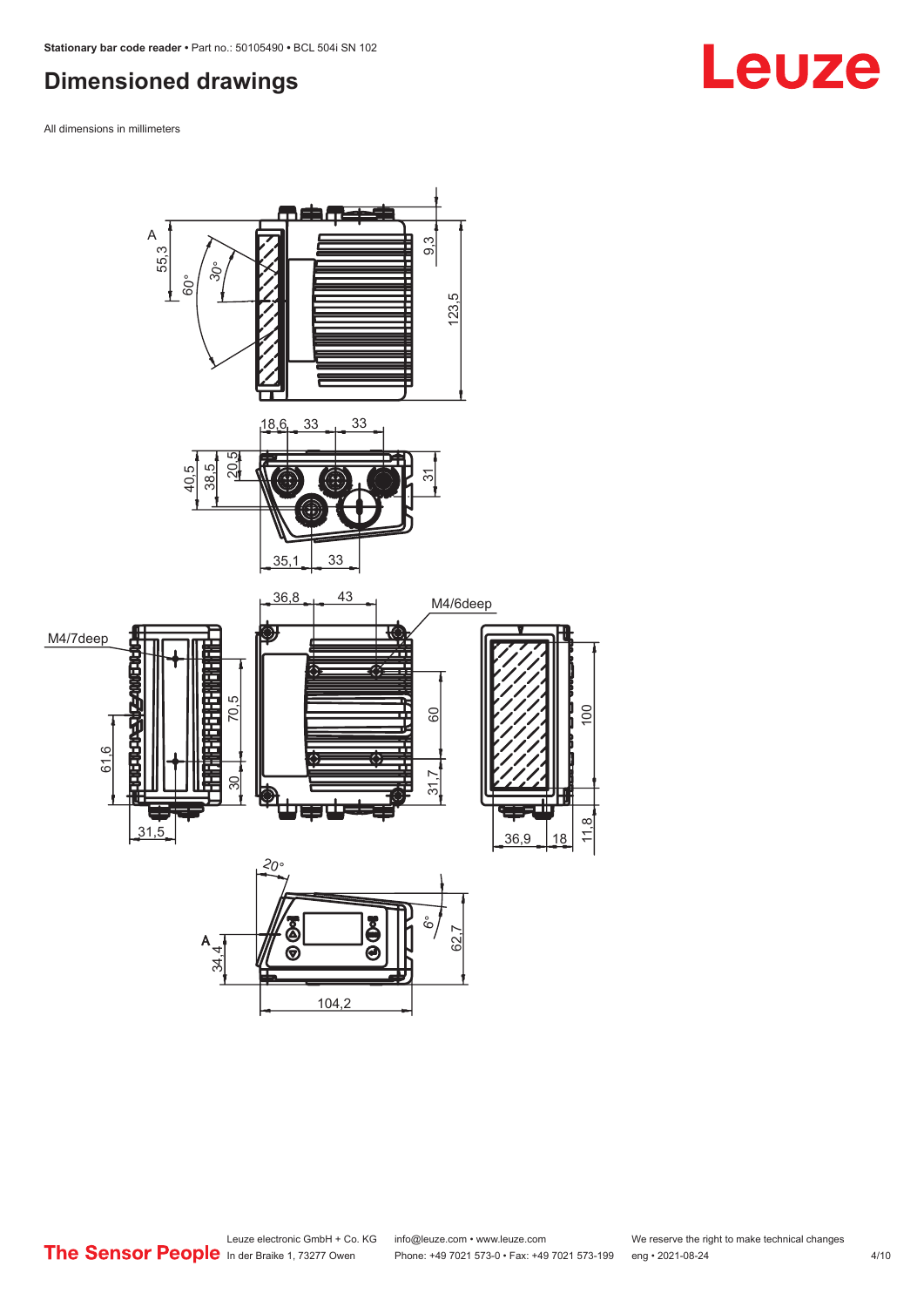### <span id="page-4-0"></span>**Electrical connection**

### **Connection 1 SERVICE**

| Service interface  |
|--------------------|
| <b>USB</b>         |
| USB 2.0 Standard-A |
|                    |

### **Pin Pin assignment 1** +5 V DC

|               | +5 V DC    |
|---------------|------------|
| $\mathcal{P}$ | D- - Data  |
| 3             | D+ - Data  |
| 4             | <b>GND</b> |
|               |            |

# 4 3 2 1

#### **Connection 2**

|  | <b>SW IN/OUT</b> |  |
|--|------------------|--|
|  |                  |  |

| <b>Function</b>           | Signal IN  |
|---------------------------|------------|
|                           | Signal OUT |
| <b>Type of connection</b> | Connector  |
| <b>Thread size</b>        | M12        |
| <b>Type</b>               | Female     |
| <b>Material</b>           | Metal      |
| No. of pins               | $5$ -pin   |
| Encoding                  | A-coded    |

### **Pin Pin assignment**

|         | <b>VOUT</b>       |
|---------|-------------------|
| כי<br>∼ | SWIO <sub>1</sub> |
| ິ<br>w  | <b>GND</b>        |
| 4       | SWIO <sub>2</sub> |
|         | <b>FE</b>         |



#### **Connection 3 PWR**

| <b>Function</b>           | Signal IN      |
|---------------------------|----------------|
|                           | Signal OUT     |
|                           | Voltage supply |
| <b>Type of connection</b> | Connector      |
| <b>Thread size</b>        | M12            |
| <b>Type</b>               | Male           |
| <b>Material</b>           | Metal          |
| No. of pins               | $5$ -pin       |
| Encoding                  | A-coded        |

#### **Pin Pin assignment**

| и              | <b>VIN</b>        |
|----------------|-------------------|
| $\overline{2}$ | SWIO <sub>3</sub> |
| 3              | <b>GND</b>        |
| $\overline{4}$ | SWIO 4            |
| 5              | FE                |



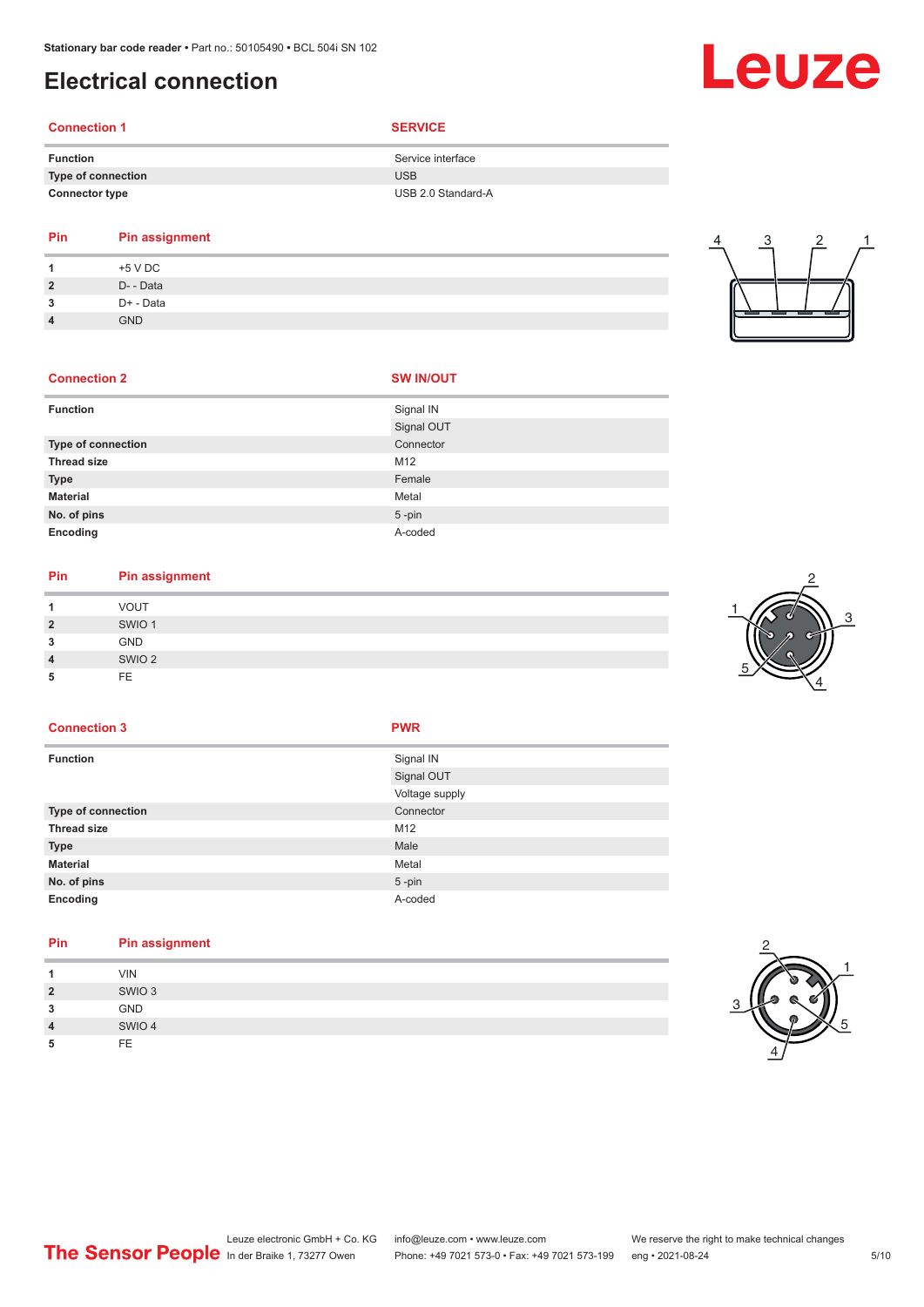### **Electrical connection**

**Connection 4 HOST** / BUS IN

| <b>Function</b>    | <b>BUS IN</b> |
|--------------------|---------------|
| Type of connection | Connector     |
| <b>Thread size</b> | M12           |
| <b>Type</b>        | Male          |
| <b>Material</b>    | Metal         |
| No. of pins        | $5$ -pin      |
| Encoding           | B-coded       |

#### **Pin Pin assignment**

|                | n.c. |
|----------------|------|
| $\overline{2}$ | A(N) |
| 3              | n.c. |
|                | B(P) |
|                | FF   |



Leuze

| <b>Function</b>           | <b>BUS OUT</b> |
|---------------------------|----------------|
| <b>Type of connection</b> | Connector      |
| <b>Thread size</b>        | M12            |
| <b>Type</b>               | Female         |
| <b>Material</b>           | Metal          |
| No. of pins               | 5-pin          |

**Connection 5 BUS OUT** 

**Encoding** B-coded

#### **Pin Pin assignment**

|                | VP             |
|----------------|----------------|
| $\overline{2}$ | A(N)           |
| 3              | <b>GND 485</b> |
| $\overline{4}$ | B(P)           |
| 5              | FF.            |

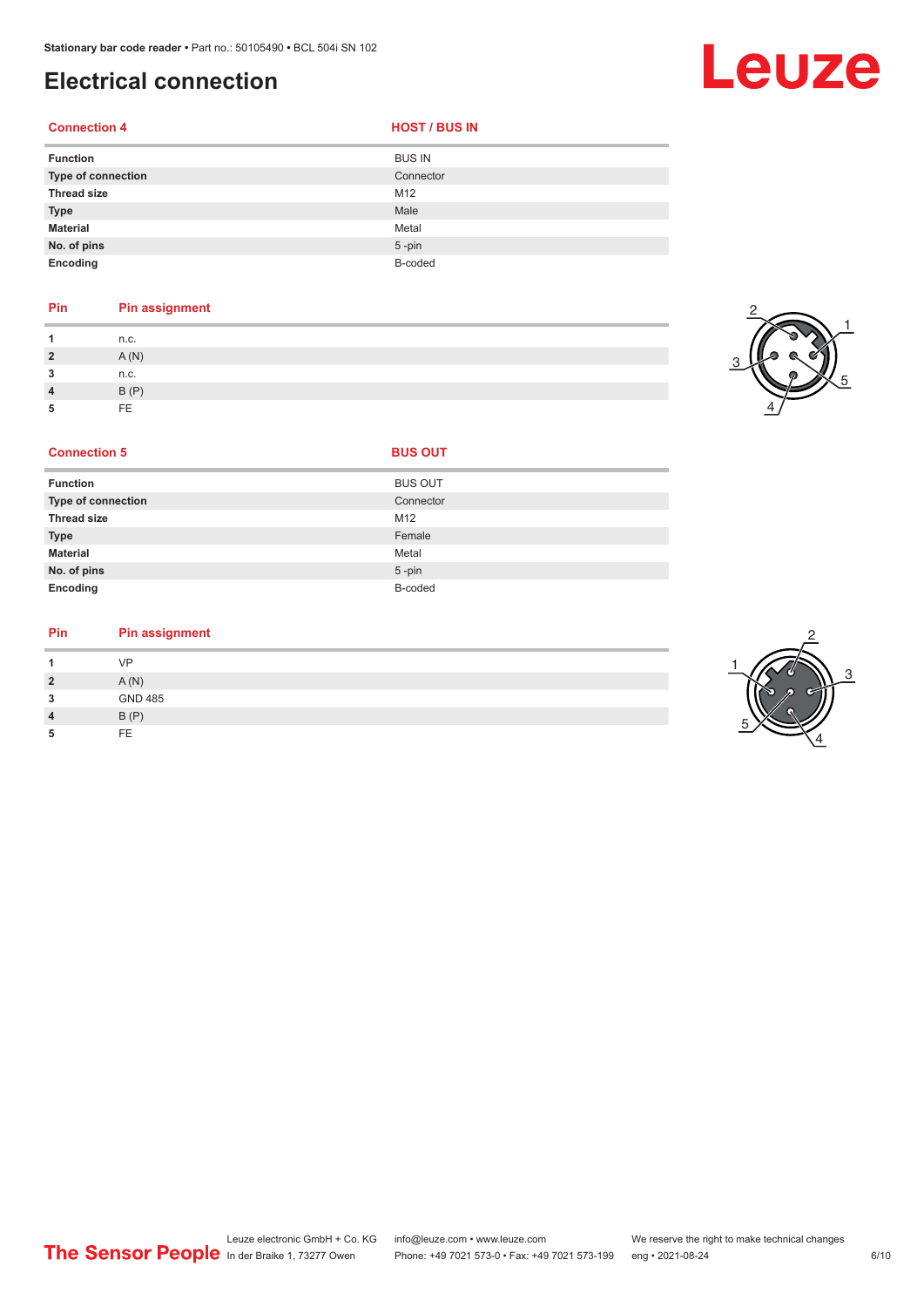### <span id="page-6-0"></span>**Diagrams**

### Reading field curve



x Reading field distance [mm]

y Reading field width [mm]

### **Operation and display**

| LED            |            | <b>Display</b>           | <b>Meaning</b>                  |
|----------------|------------|--------------------------|---------------------------------|
|                | <b>PWR</b> | Off                      | Device switched off             |
|                |            | Green, flashing          | Device ok, initialization phase |
|                |            | Green, continuous light  | Device OK                       |
|                |            | Orange, continuous light | Service operation               |
|                |            | Red, flashing            | Device OK, warning set          |
|                |            | Red, continuous light    | Device error                    |
| $\overline{2}$ | <b>BUS</b> | Off                      | No supply voltage               |
|                |            | Green, flashing          | Initialization                  |
|                |            | Green, continuous light  | Bus operation ok                |
|                |            | Red, flashing            | Communication error             |
|                |            | Red, continuous light    | Network error                   |

# Leuze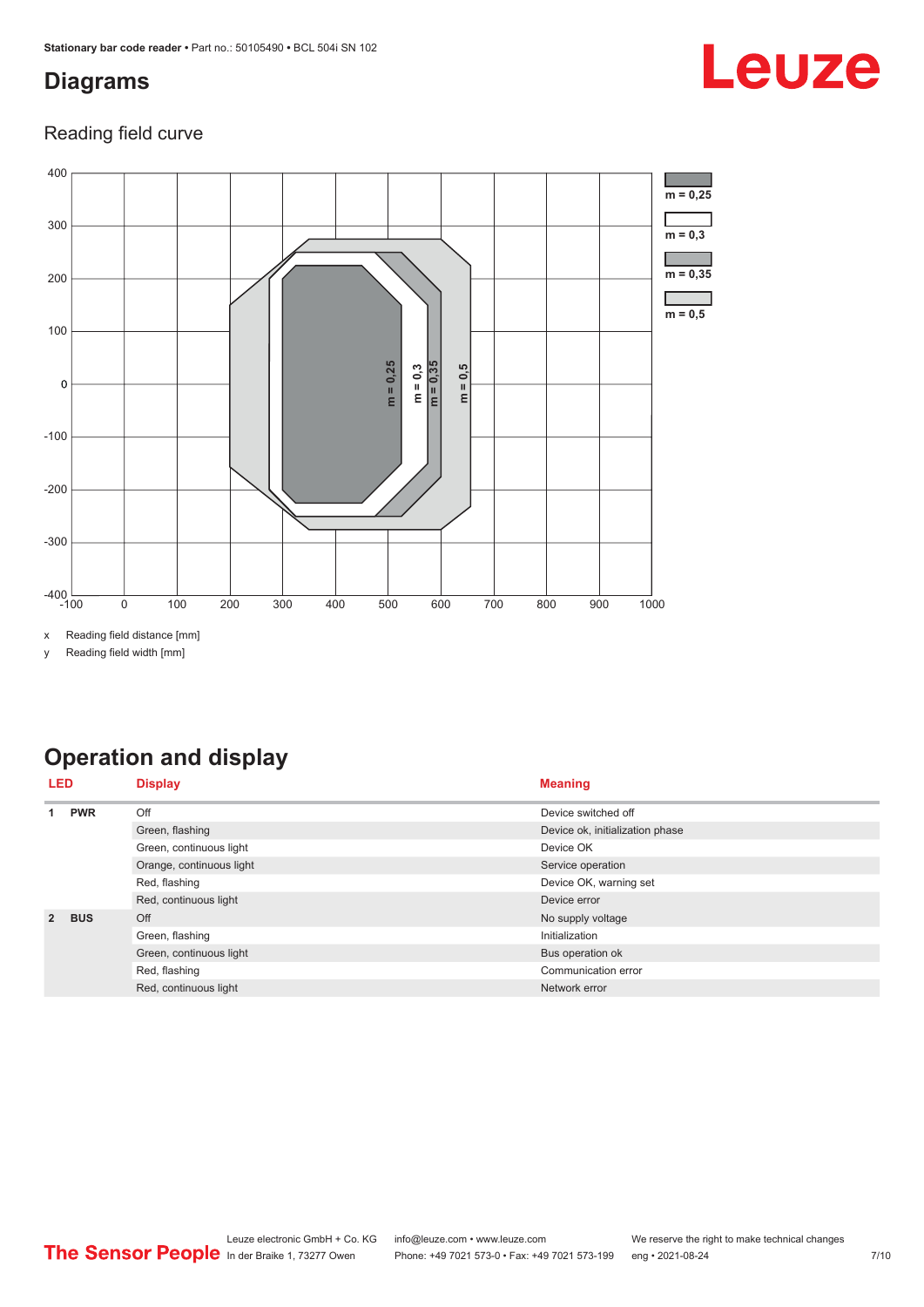### <span id="page-7-0"></span>**Part number code**

Part designation: **BCL XXXX YYZ AAA B**



| <b>BCL</b>  | <b>Operating principle</b><br>BCL: bar code reader                                                                                                                                                                                  |
|-------------|-------------------------------------------------------------------------------------------------------------------------------------------------------------------------------------------------------------------------------------|
| <b>XXXX</b> | Series/interface (integrated fieldbus technology)<br>500i: RS 232 / RS 422 / RS 485 (multiNet master)<br>501i: RS 485 (multiNet slave)<br>504i: PROFIBUS DP<br>508i: EtherNet TCP/IP, UDP<br>548i: PROFINET RT<br>558i: EtherNet/IP |
| YY          | <b>Scanning principle</b><br>S: line scanner (single line)<br>O: oscillating-mirror scanner (oscillating mirror)                                                                                                                    |
| z           | <b>Optics</b><br>N: High Density (close)<br>M: Medium Density (medium distance)<br>F: Low Density (remote)<br>L: Long Range (very large distances)                                                                                  |
| AAA         | <b>Beam exit</b><br>100: lateral<br>102: front                                                                                                                                                                                      |
| в           | <b>Special equipment</b><br>H: with heating                                                                                                                                                                                         |
| <b>Note</b> |                                                                                                                                                                                                                                     |

**Notes**

| Observe intended use!                                                                 |
|---------------------------------------------------------------------------------------|
| $\%$ This product is not a safety sensor and is not intended as personnel protection. |
| $\&$ The product may only be put into operation by competent persons.                 |
| ♦ Only use the product in accordance with its intended use.                           |

 $\%$  A list with all available device types can be found on the Leuze website at www.leuze.com.

| <b>ATTENTION! LASER RADIATION - CLASS 2 LASER PRODUCT</b>                                                                                                                                                                                                                             |
|---------------------------------------------------------------------------------------------------------------------------------------------------------------------------------------------------------------------------------------------------------------------------------------|
| Do not stare into beam!<br>The device satisfies the requirements of IEC 60825-1:2007 (EN 60825-1:2007) safety requiations for a product of laser class 2 as well as the<br>U.S. 21 CFR 1040.10 requlations with deviations corresponding to "Laser Notice No. 50" from June 24, 2007. |
| $\&$ Never look directly into the laser beam or in the direction of reflected laser beams! If you look into the beam path over a longer time period, there is a risk<br>of injury to the retina.                                                                                      |
| $\%$ Do not point the laser beam of the device at persons!                                                                                                                                                                                                                            |
| $\%$ Interrupt the laser beam using a non-transparent, non-reflective object if the laser beam is accidentally directed towards a person.                                                                                                                                             |
| $\%$ When mounting and aligning the device, avoid reflections of the laser beam off reflective surfaces!                                                                                                                                                                              |
| $\%$ CAUTION! Use of controls or adjustments or performance of procedures other than specified herein may result in hazardous light exposure.                                                                                                                                         |
| $\&$ Observe the applicable statutory and local laser protection regulations.                                                                                                                                                                                                         |
| $\&$ The device must not be tampered with and must not be changed in any way.<br>There are no user-serviceable parts inside the device.<br>Repairs must only be performed by Leuze electronic GmbH + Co. KG.                                                                          |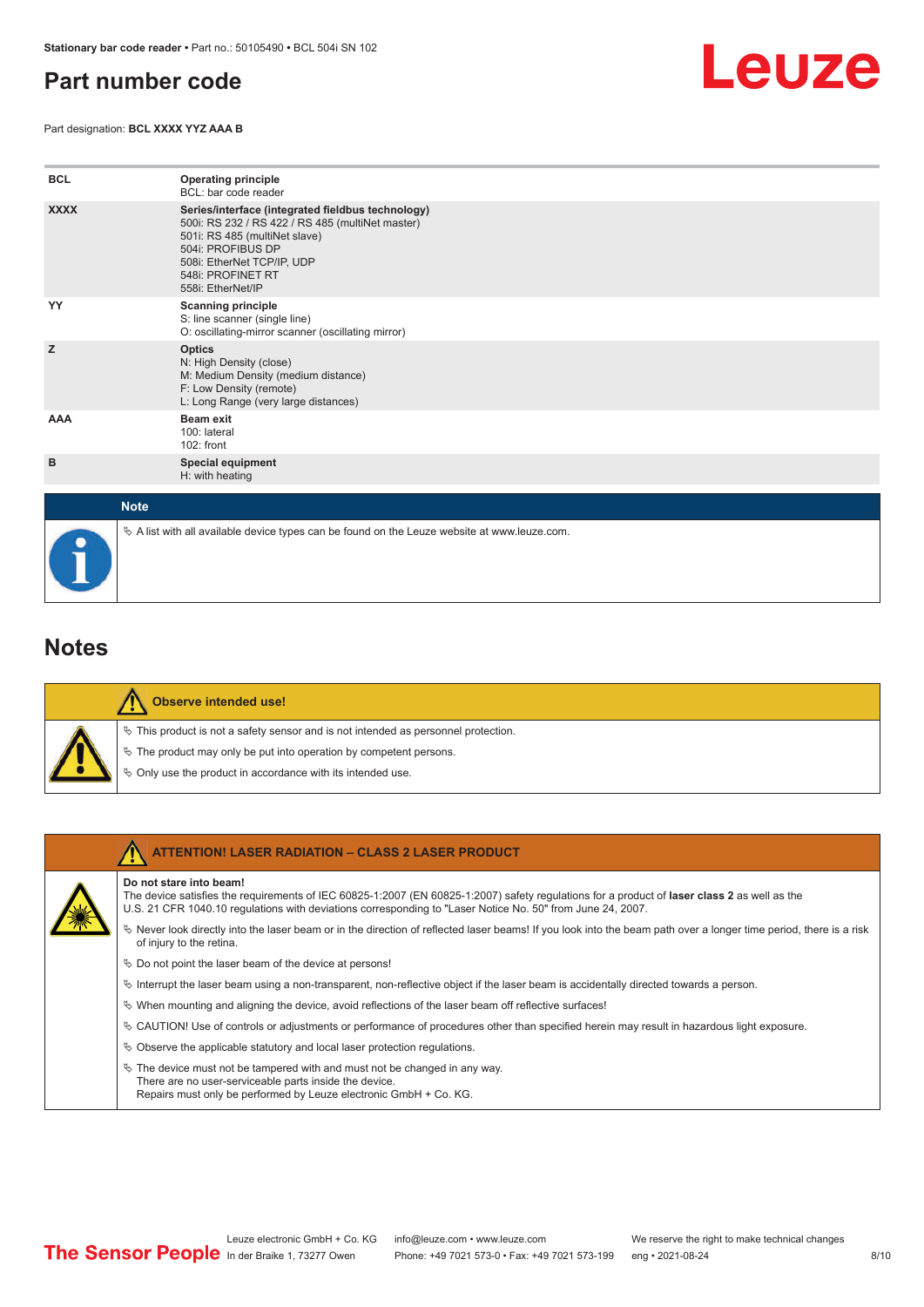### <span id="page-8-0"></span>**Notes**

# Leuze



### **Accessories**

### Connection technology - Connection cables

|             | Part no. | <b>Designation</b>     | <b>Article</b>   | <b>Description</b>                                                                                                                                         |
|-------------|----------|------------------------|------------------|------------------------------------------------------------------------------------------------------------------------------------------------------------|
| ▌<br>W<br>⊢ | 50132079 | KD U-M12-5A-V1-<br>050 | Connection cable | Connection 1: Connector, M12, Axial, Female, A-coded, 5-pin<br>Connection 2: Open end<br>Shielded: No<br>Cable length: 5,000 mm<br>Sheathing material: PVC |

### Connection technology - Interconnection cables

|          |                      | Part no. | <b>Designation</b>              | <b>Article</b>        | <b>Description</b>                                                                                                                                                                                                                    |
|----------|----------------------|----------|---------------------------------|-----------------------|---------------------------------------------------------------------------------------------------------------------------------------------------------------------------------------------------------------------------------------|
| $\alpha$ | $\circ$ $\circ$<br>e | 50107726 | KB USB A - USB A                | Interconnection cable | Suitable for interface: USB<br>Connection 1: USB<br>Connection 2: USB<br>Shielded: Yes<br>Cable length: 1,800 mm<br>Sheathing material: PVC                                                                                           |
|          |                      | 50135254 | KDS PB-M12-4A-<br>M12-4A-P3-050 | Interconnection cable | Suitable for interface: PROFIBUS DP<br>Connection 1: Connector, M12, Axial, Female, B-coded, 2-pin<br>Connection 2: Connector, M12, Axial, Male, B-coded, 4-pin<br>Shielded: Yes<br>Cable length: 5,000 mm<br>Sheathing material: PUR |

### Connection technology - Terminating resistors

| Part no. | <b>Designation</b> | <b>Article</b>  | <b>Description</b>                                                                                                                 |
|----------|--------------------|-----------------|------------------------------------------------------------------------------------------------------------------------------------|
| 50038539 | TS 02-4-SA         | Terminator plug | Suitable for: MultiNet Plus, PROFIBUS DP<br>Connection 1: Connector, M12, Axial, Male, B-coded, 4-pin<br>Function: Bus termination |